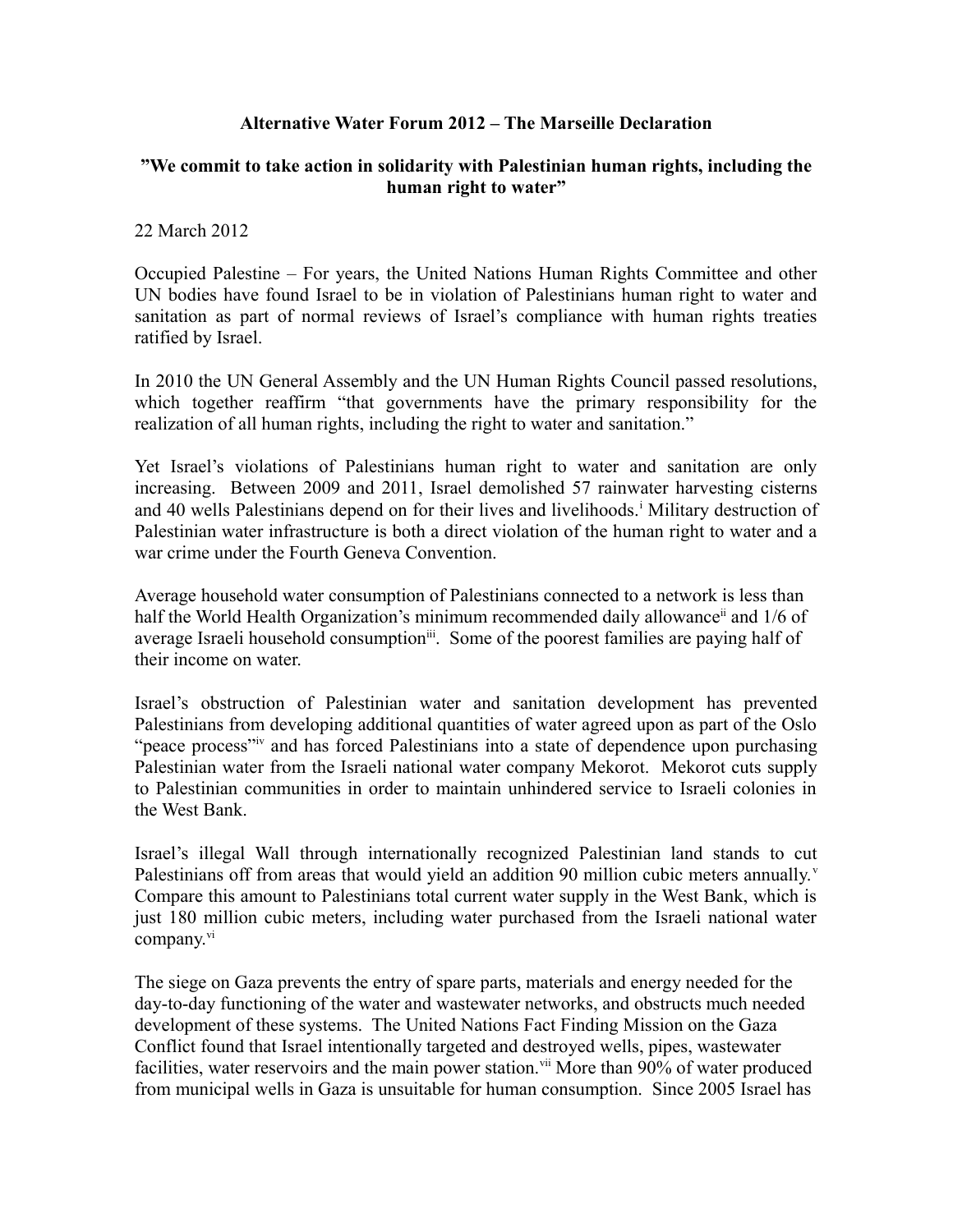damaged or destroyed more than 300 wells in a "buffer zone" unilaterally imposed by Israel inside of the territory of Gaza.<sup>[viii](#page-4-7)</sup> According to international water law Gaza has a right to an equitable and reasonable share of water from the Coastal Aquifer, including from those portions within Israel.

Israel has only newly begun allowing wastewater treatment projects in occupied Palestinian territory. After years of delays, including the murder of an on duty worker, projects in Gaza are now being implemented since Israel detected untreated and partially treated sewage released into the sea from Gaza at the Ashkelon desalination plant (12.5 kms, or 7.8 miles, directly north of Gaza). For fifteen years following Oslo, Israel directly obstructed the development of wastewater treatment facilities in the West Bank using first bureaucracy and then its military. Israel paid one contractor a 1-million shekel settlement admitting Israel was at fault when the military shut down a wastewater treatment project after it was fully permitted. Neighborhoods of Palestinian citizens of Israel often have poor sewage infrastructure despite paying equal or greater taxes than other Israeli citizens. A number of Israeli colonies release untreated sewage into Palestinian communities.<sup>[ix](#page-4-8)</sup>

The Israeli regime of institutionalized discrimination of Palestinians in Israel, the West Bank and Gaza constitutes apartheid under the Convention on the Suppression and Punishment of the Crime of Apartheid. The Russell Tribunal on Palestine concluded in its most recent session in Cape Town, South Africa, that, "Israel's rule over the Palestinian people, wherever they reside, collectively amounts to a single integrated regime of apartheid". A recent French parliamentary report condemned Israeli policies in withholding water from Palestinians as "apartheid".

Israel's violations must be seen within the context of the 1948 Nakba, the systematic expulsion and denial of the internationally recognized right of return of the majority of Palestinians from their homes. Since the establishment of the state of Israel, thousands of ancient springs, cisterns, wells, wadis and river streams have been illegally appropriated from Palestinians. Israel has also modified the hydrological character of the land it occupied, e.g., the drainage of Buheirat el Huleh (Hula Valley) by the Jewish National Fund (JNF) in the 1950s, and the diversion of the lower Jordan River waters, contributing to the dramatic shrinking of the Dead Sea. Just this month, Israel demolished the Bedouin village of Al Araquib in the Negev Desert a  $36<sup>th</sup>$  time in order to allow the JNF to plant a forest and "green the desert".

We launch this declaration calling upon global citizens of conscience to take action for Palestinian water rights as members of the global water rights movement are organizing to resist the corporatization of our common water heritage. We launch this declaration here in Marseille, France, home to the World Water Council, the corporate think tank and lobby group founded by multinational corporations and the World Bank. As the World Water Council convenes the  $6<sup>th</sup>$  World Water Forum promoting the privatization of water and sanitation services, we call out the corporate members of this Council for profiting from the privatization of water and sanitation services globally – and in particular we call out the transnational French corporation Veolia for also providing sanitation services to the illegal Israeli settlement of Modin Illit which is colonizing Palestinian land, for illegally dumping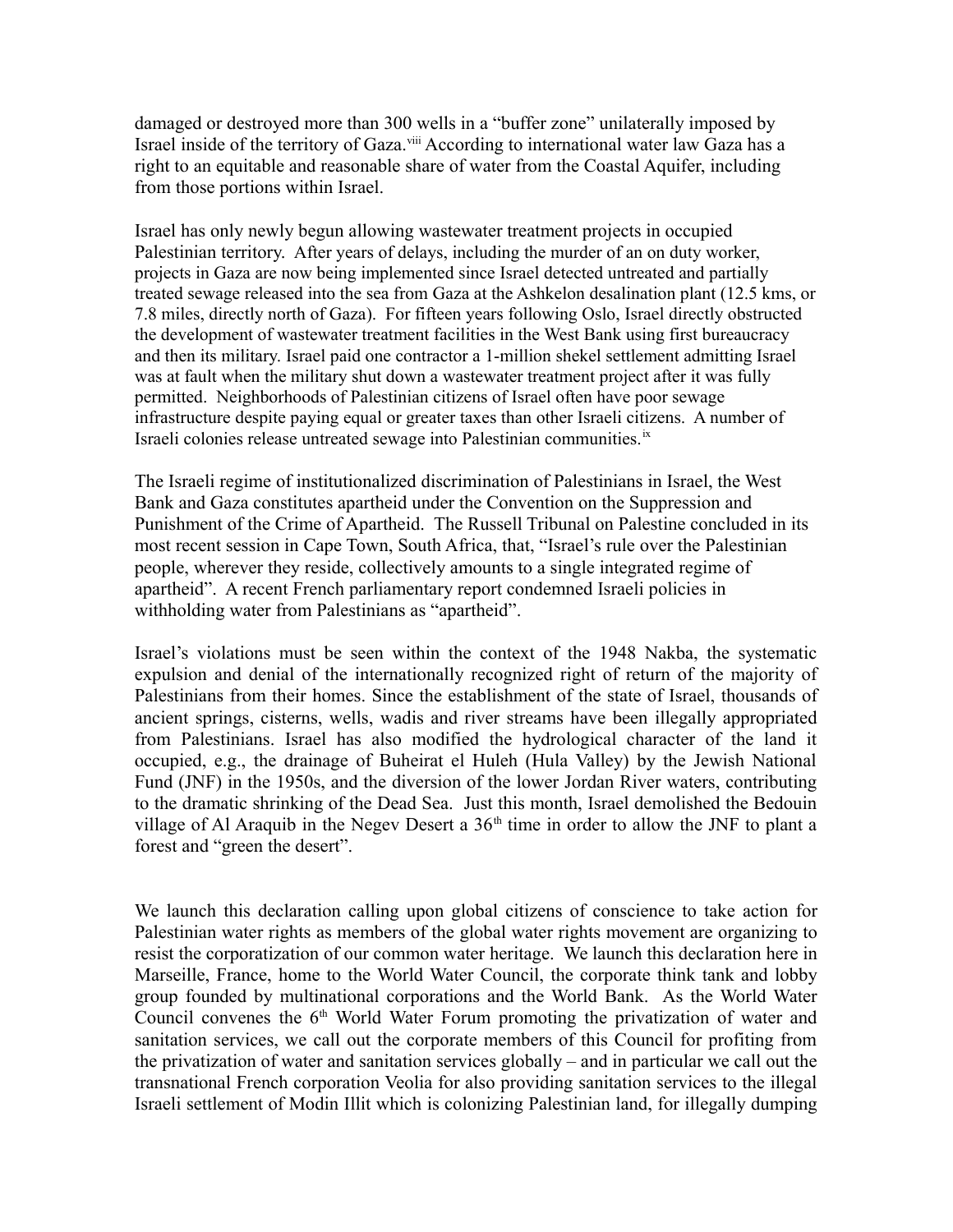garbage from Israel in the occupied Jordan Valley, and for profiting from apartheid transportation services that serve illegal colonies while denying Palestinians service. Our struggles are intricately linked. As we resist corporate and state profiteering from human rights violations in Palestine, we are resisting discrimination in access to water and promoting global water justice.

From Cochabamba, Bolivia to Palestine, we affirm the need for popular resistance to hold states and corporations accountable to a respect for human rights. Today as Palestinians are risking what is left of their land and their homes and the trickle of water that they are able to currently access in order to demand that they be recognized as human beings with human rights, we know that we must take concrete action to support the growing movement demanding an end to Israeli impunity for human rights violations, including the human rights to water and sanitation.

Given the abject failure of world government to hold Israel accountable for its persistent violations of international law, including the right to water, Palestinians have called for people of conscience around the world to implement boycotts of, divestment from and sanctions (BDS) against Israel, inspired by the international nonviolent struggle that succeeded in ending apartheid in South Africa. The pillars of the movement are based on international law and inalienable rights of the Palestinian people with a goal of achieving freedom, justice and equality for all irrespective of race and creed.

As global citizens in an increasingly interconnected world it is imperative that we take action in our communities to protect the human rights of our brothers and sisters globally.

With the goal of holding Israel accountable so that Palestinians have their rights to water restituted and achieve self-determination with their full set of rights, we, activists for water justice, declare our support for the Palestinian-led BDS movement. In particular we pledge to:

- 1. Oppose the corporate expansion of the Israeli national water company, Mekorot, into international markets, Mekorot being one of the key instruments in denying Palestinians their water rights
- 2. Boycott Israeli agricultural produce, campaigning to exclude Israeli agricultural companies (e.g. Mehadrin) from access to foreign markets and expose their role in the takeover of Palestinian land and water resources
- 3. Support the Stop the JNF campaign and educate others about JNF's "greenwashing" of Israeli crimes
- 4. Boycott and divest from Veolia, the largest privatizer of public water supply in the world, and a main profiteer of Israeli apartheid
- 5. Call for government sanctions on Israel, in particular, the end of all water-related cooperation agreements

Signatories: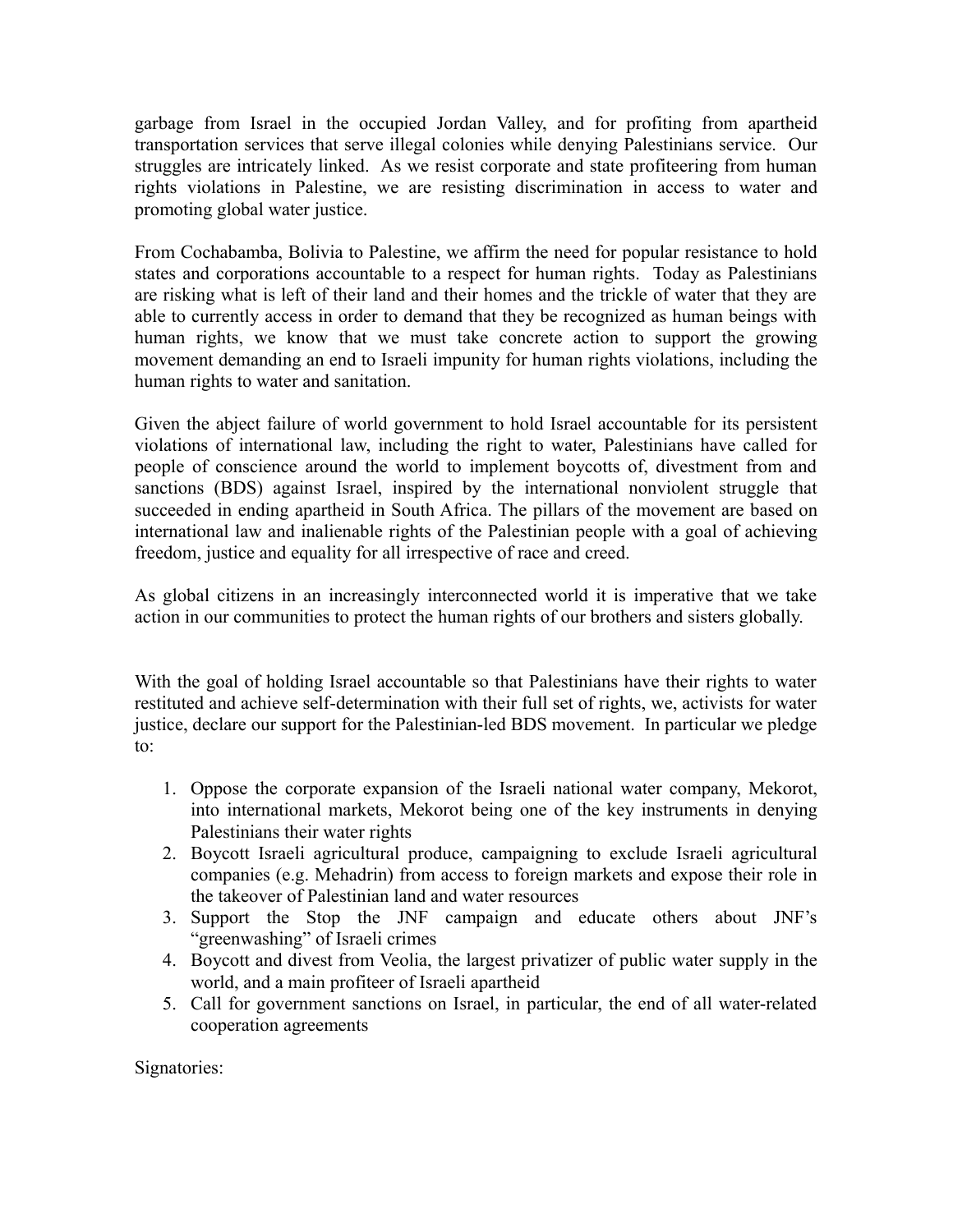Confirmed Organizational Signatures

LifeSource - Palestine Escuela del Pueblo Primero de Mayo - Cochabamba, Bolivia Fundacion Abril - Cochabamba, Bolivia Centre for Civil Society Environmental Justice Project, Durban, South Africa Socio-economic Rights Institute of South Africa Ecological Movement of South Africa Focus on the Global South (Thailand, Philippines, India) Union Juive Française pour la Paix / French Jewish Union for a Just Peace Enginyeria Sense Fronteras / Engineers Without Borders Jordan Valley Solidarity Middle East Children's Alliance Stop the Jewish National Fund International Jewish Anti-Zionist Network KRuHA-Indonesia, people's coalition for the right to water General Union of Palestine Students, Aix-Marseille Union Démocratique Arabe en France Le Réseau Palestine Bouches-du-Rhône

Confirmed Individual Signatures

Marcela Olivera - Cochabamba, Bolivia Oscar Olivera - Cochabamba, Bolivia Blaine Grinder - Tsillqot'in Nation Jacki Dugard - visiting senior fellow, School of Law, University of the Witwatersrand Liz Marshall – Toronto, Canada Irene Bonilla – Guadalajara, Mexico Susan Koppelman - United States / Palestine Pilar Esquinas - P.C. Canal Isabel II, Madrid Daniela del Bene - Forum Italiano Movimenti Per L'Aqua and Cevi Italy Marco Iob - Forum Italiano Movimenti Per L'Aqua/Comitato Italiano Contratto Mondialle Del L'Aqua Jon Arrizabalaga - Ingenieria Sin Fronteras, Madrid Steve Fisher – United States / Mexico Pancho Ramos Stierle – Oakland, California, Earth Shir Hever – Germany/Israel Lina Isma'il – Palestine Zayneb Alshalalfeh – Palestine Colin Miller – Oakland, California Prof. Uri Davis – Jaffa, Palestine Donna Oakes – United States/New York

Annelies Broekman, President of the Xarxa per una Nova Cultura de l'Aigua